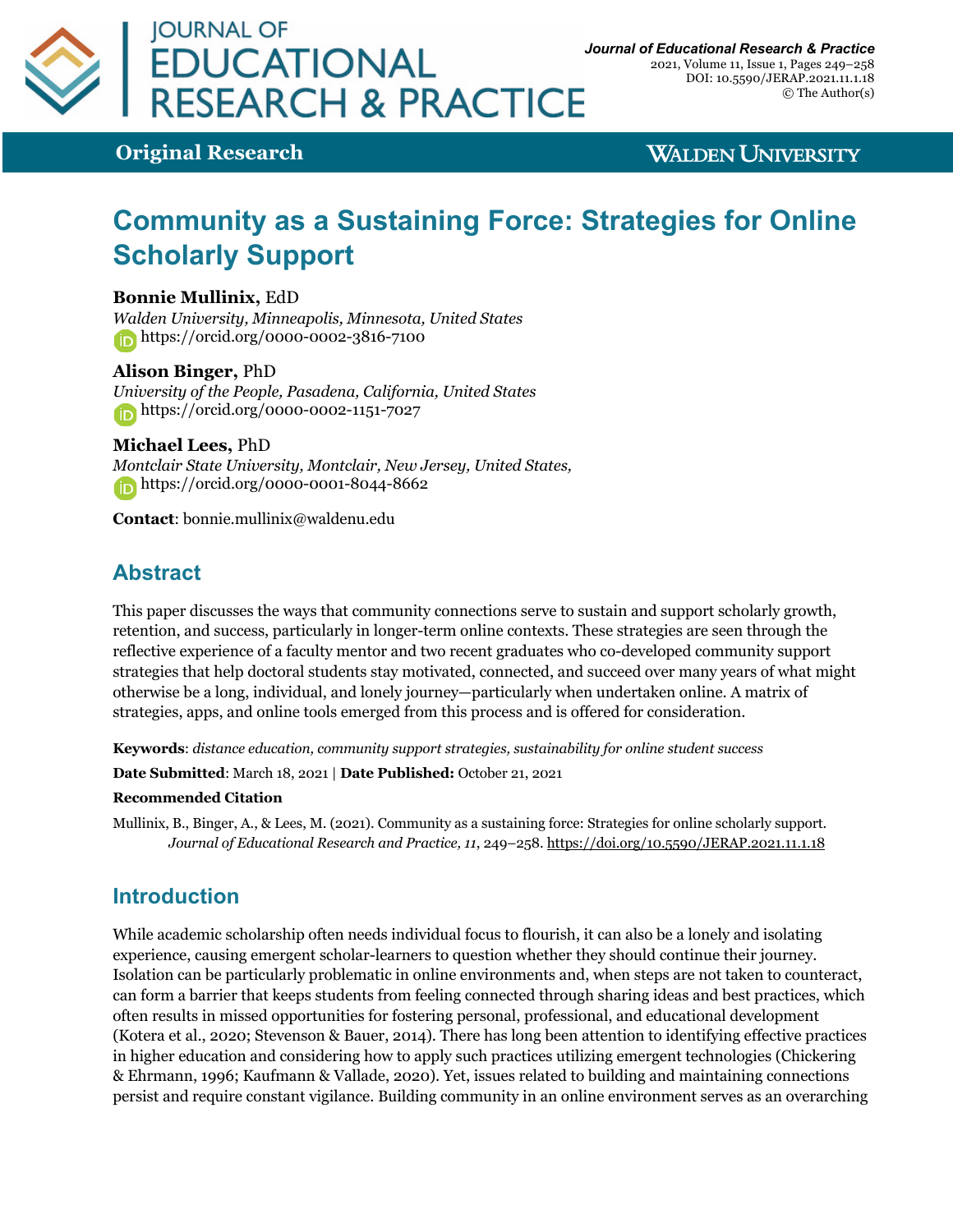strategy that helps students feel connected and increases the likelihood of their success (Wehler, 2018; Zhang et al., 2020). Community connections have been found to sustain and support scholarly growth, retention, and success (Bawa, 2016; Erickson & Neset, 2014; Palloff & Pratt, 1999).

This paper explores key elements of building long-term online communities and engaging students by identifying strategies for sustaining connections and community. These strategies are drawn from the casebased experience and the evolution of a community built by students of disparate interests and backgrounds (at various stages in their studies) who are situated across multiple time zones. This paper collects and shares participant reaction to the process and its impact on their learning experience. Early participants had a particular influence on shaping the community and contributing to the identification, design, and development of interactions and activities. This paper highlights the experiences of two early participants who reflect on how they helped develop and facilitate regular online synchronous meetings, co-created an effective learning agreement format/template, and shared experiences coordinating and collaborating on presentations. Their descriptions of experiences (over 3–5 years of study) illustrate how the flow and interconnection between these experiences qualify as successful and sustaining strategies.

## **Case Context: Community Building in a Long-Term Online Doctoral Studies Program With a Taste of Hybrid Residencies**

As the case context is central to this discussion, sharing it early on is appropriate. While term-based online courses require community and connection, the opportunities to integrate community are confined to 15 weeks, 11–12 weeks, or even 7.5 weeks or less, and are limited by their relatively short duration. The ability to determine whether or not these efforts actually sustain students in their studies is increased with contexts that are focused on longer-term programs of study, such as doctoral degree programs. This case is situated within an international online university's PhD in Education program.

Doctoral candidates are assigned a mentor and/or chair after coursework as they begin their dissertation journey. They are then invited into a Research Forum community within the Learning Management System (LMS). Here they join a community of colleagues on a similar journey that takes a minimum of 2–3 years. This context allows plenty of time to explore how to build a community and consider which elements contribute to sustaining students through their longer-term scholarly studies.

In this case, early members of this Research Forum worked with their mentor to explicitly explore elements of the community and ways to strengthen it. These strategies included the following online components:

- 1. fostering personal connection;
- 2. clear expectations and timely communications;
- 3. focused discussions;
- 4. monthly synchronous meetings;
- 5. shared facilitation responsibilities;
- 6. structured individual learning agreements;
- 7. collaborative projects; as well as
- 8. periodic multi-day face-to-face residencies.

Some of these elements were embedded in the design of the LMS-Based Research Forum "course" and/or doctoral requirements, while others were initiated by the mentor in collaboration with the early mentee/doctoral candidates (two of whom are co-authors of this paper). All are worthy of considering as elements that sustain community.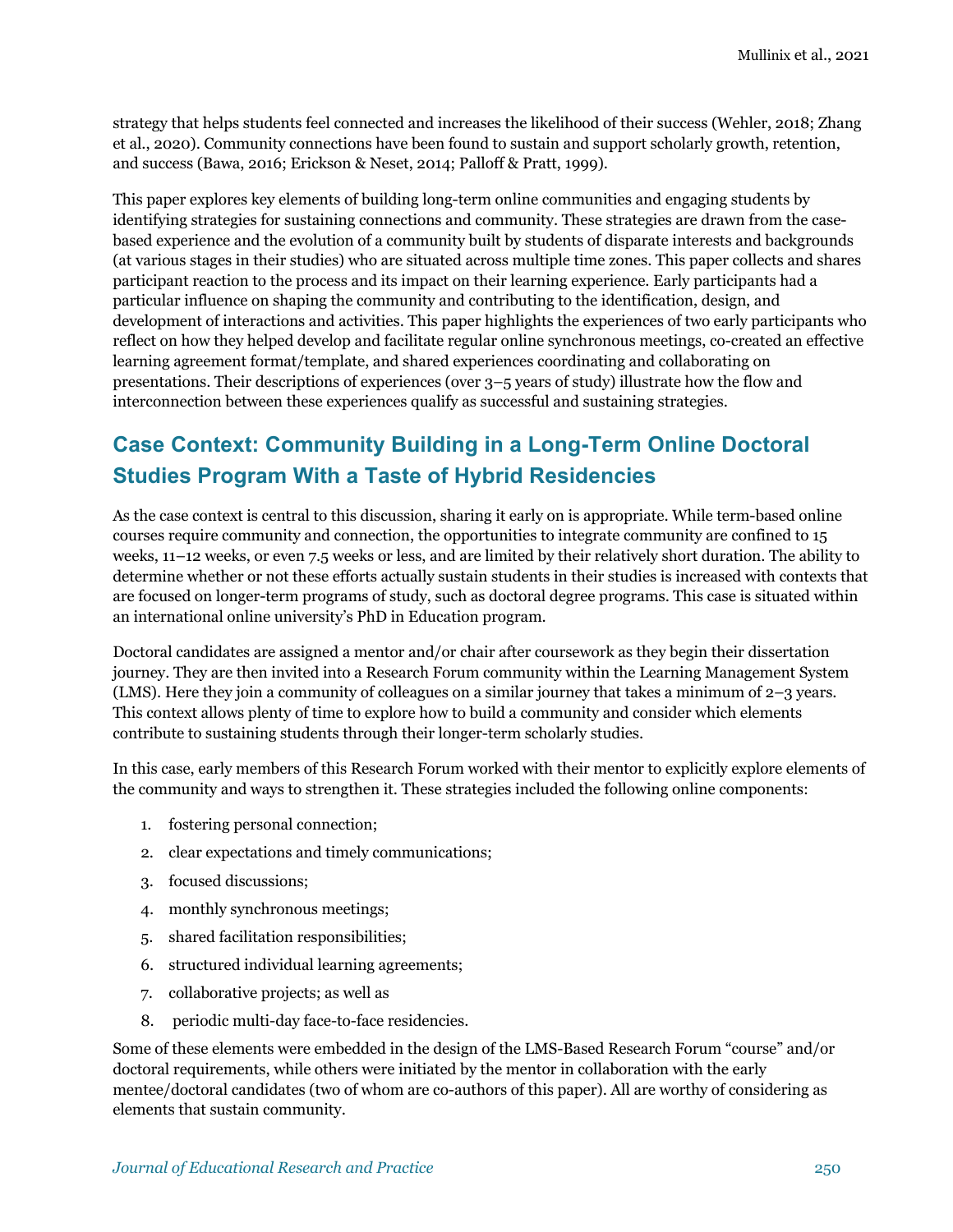#### **Key Elements Needed to Build and Sustain Long-Term Online Communities**

Understanding key elements that build community, foster interaction, and support connection in an online educational environment is essential for distance learning success. There is little doubt that community fosters a sense of belonging for students, which in turn motivates participation and interaction (Gares et al., 2020; Shea, 2004). Muirhead (2007) offered six strategies that positively impact student motivation and engagement. They include: (a) challenging students to think beyond their knowledge and skills; (b) studentcentered freedom to complete instructor defined goals; (c) resources that include the integration of online relationships and community building; (d) work-group features that personalize online classroom relationships; (e) supervisory encouragement in which the teacher/mentor serves as a guide in assisting students through difficult moments; and (f) organizational support on the part of the larger institution in which the online classes are housed so teachers and students feel their efforts are respected and valued (Muirhead, 2007, p. 4).

These observations and those of other researchers align well with the elements built into our context and casespecific experience, and were found to be effective in sustaining emergent scholars. The following identifies each element in general, connects it to other observations and research in the field, and ends with a quote from the co-authors who, as students, experienced and/or co-created each observation. Taken together, these observations begin to illustrate the power that community connections offer as a sustaining force.

#### **Fostering Personal Connection**

Early individualized connection through the "Mentee's café" allows for faculty–student/mentor–mentee connections and student–student connections that begin to build trust, share experiences, and look for commonalities to connect individuals to each other. Researcher–practitioners (Stone, 2016; Wehler, 2018) confirm that online classrooms require deliberate efforts to create such interaction, to ensure that these are meaningful and relevant to both of the parties participating. While this initial connection begins the process, it is continued through discussions, video-based meetings, mentor–mentee phone calls, and more. Actively engaging in online interactions requires that students feel welcome, safe, acknowledged and connected.

*The feeling of having a true mentor, one that will motivate me, guide me, be stern when needed, and then reassure me that I can do this, was absolutely essential in feeling connected to the process and broader scholarly community. It was having conversations outside of our classroom, learning about her personal life and family, and the feeling of compassion and empathy between us that really provided me with the support needed to get through the program*. – *Alison*

#### **Clear Expectations**

Course structure, participation expectations, regular announcements and communications, and modeling and monitoring to ensure proper netiquette are regular parts of our Research Forum practice. Providing structure, rules, and guidelines for acceptable behavior are common characteristics of online community communications that help to ensure community members respect differences in culture and ensure that any inappropriate interactions are addressed (Shea, 2004). Encouraging interaction while ensuring individuals employ netiquette helps all students feel safe in the online classroom, and structure helps to make the path forward clear.

*The online classroom encouraged interaction through regular, structured, and academic discussions. The professor modeled high expectations and standards of scholarly conduct, respectful behavior, and ensured a safe arena to discuss cultural and educational topics. There were students from multiple areas of the country, as well as outside of the United States, from many cultures, religions, and political affiliations. Our professor and the class as a whole would help each other understand the many viewpoints we had. There were times that I adjusted wording in my*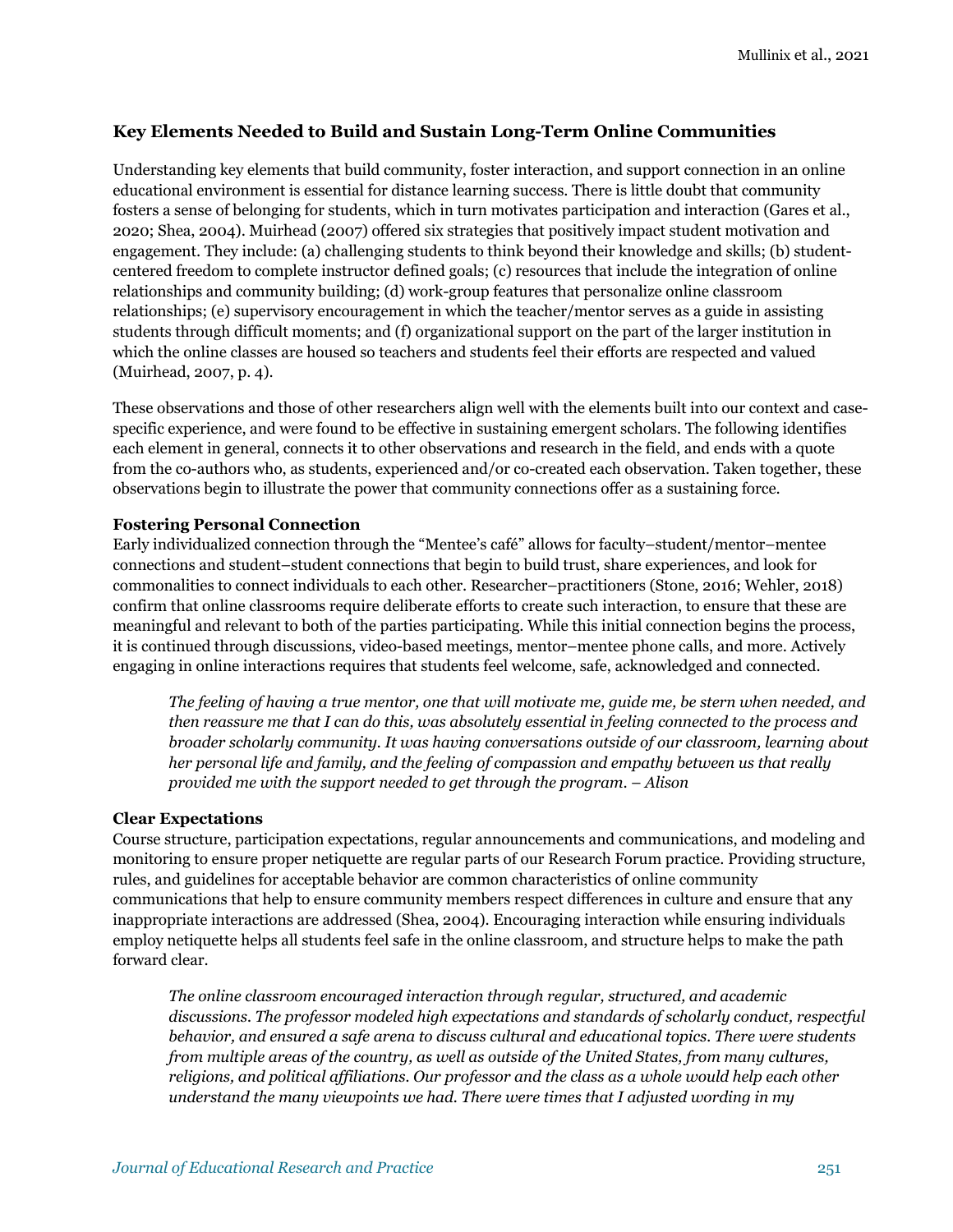*presentations, and I continuously ensured I used appropriate multicultural etiquette when discussing topics. It was absolutely wonderful to be able to understand different viewpoints and to be able to talk about them in a safe, caring, and scholarly environment. Our discussions were always productive, and we all were eager to meet again. – Alison*

#### **Structured Learning Agreements and Individualized Planning**

Our case setting uses individualized learning agreements in the form of term plans that require clear goals and weekly plans to meet those goals that guide mentee work and facilitate mentor monitoring and check ins. Term plans are approved and followed up with progress report(s), the possibility for amendment, and final reporting. These together with completed submissions, as planned, justify a satisfactory end-of-term grade.

Other documents, required along the way, also guide individualized research designs and work plans. Motivation is an essential aspect of promoting creativity and creative processes as it concerns critical thinking, problem solving, and the fostering of new ideas. These elements of creativity are the foundation of healthy student academic outcomes and educational experiences and providing structure to facilitate planning (Muirhead, 2007).

*I felt that the use of structured learning agreements and individualized planning as a requirement for course completion was very helpful. I have very fond memories of working on this with my mentor/dissertation chair as we embarked on a quest to develop plan outlines, which adequately addressed work needed for completion and milestones—particularly as it related to how students filled out the learning agreements and quarter plans. Use of these tools established a framework for completing current coursework, setting individual parameters for getting work done, while also considering future projections. They also helped tremendously in developing a relationship between my mentor/dissertation chair and myself. – Michael*

#### **Focused Topic/Skills Oriented Discussions**

In longer-term communities, where individual work is the focus, Research Forum discussions need to be relevant, topical, and oriented on developing useful skills and uncovering useful resources. Faculty generally determine frequency and focus of discussions and develop and share discussion prompts that are particularly generative. Discussions also offer the opportunity to engage students in identifying and selecting preferred topics.

*The discussions brought together individuals from diverse backgrounds with multiple perspectives ensuring scholarly discourse through topical questions that prompted us to create, problem solve, and theorize. The topics for discussions, as well as our monthly Zoom meetings, typically revolved around cultural education and/or improving scholarly skills. Such discussion experiences began to connect me with fellow students and build my sense of community. – Alison*

#### **Monthly Synchronous Meetings**

Synchronous meetings are not a required component of the standard Research Forum, but they are the collective brainchild of our community, and are a centerpiece and lynchpin of our shared experience. What started as a kernel of an idea was grown by our early cohort and evolved from an experimental endeavour to a quarterly gathering and then, after much scheduling and negotiation, into a monthly meeting that coincided with our focused discussions (Introductions, Weeks 5–6, and Weeks 9–10 of an 11-week quarter). Monthly meetings are far and away the activity most often mentioned and appreciated by all.

O'Malley (2017) notes that encouraging discussion through video or video conferences creates an online community in a class where students are not likely to meet each other in person. This type of interaction promotes social presence—a connection on a human and emotional level. Social presence is more likely to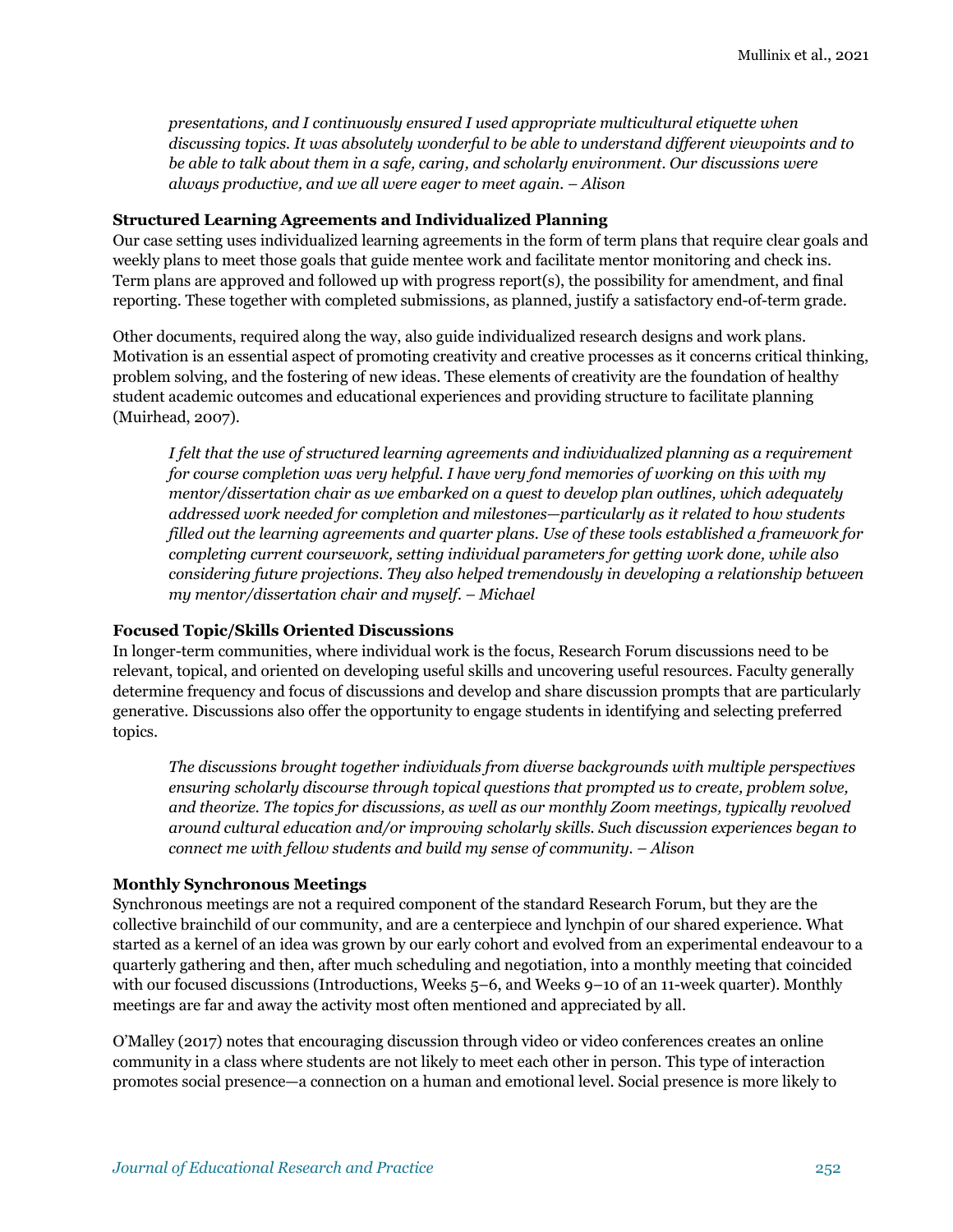occur when students move beyond reading and written communications to actually seeing, hearing, and engaging in synchronous dialogue with each other.

*We agreed that the typewritten aspect of the research discussion forum helped to further our work. However, we had come to the general consensus that taking the interaction up a few notches might foster more motivation and inspiration while simultaneously deepening a sense of community. We came up with the idea of creating an online meeting for everyone in the research forum that occurred in Skype and Zoom synchronous video formats. The net result helped me tremendously. The opportunity to see, listen, challenge, and support one another in the form of mentor- or studentled first-of-the-month meeting times set the tone for the following weeks. I found myself to be (a) thinking more creatively; (b) motivated towards continuing my work; (c) challenged by the feedback I received; (d) able to work with problem solving based on that feedback; and (e) thinking critically about my work. [M]ost of all, I experienced a sense of community. I realized that I was not alone sitting at my dining room table trying to survive doctoral studies and a dissertation. The sense of community that was built around these face-to-face, online meetings was nothing short of inspirational, as they provided a feeling of being recharged, ready to dive back into my dissertation work, and keep on going. – Michael*

#### **Shared Facilitation Responsibilities**

Communities are not created alone, nor are they the responsibility of a single individual. We determined early on that responsibility for identifying and selecting focal topics should be a collective and collaborative undertaking. Participants offered to take responsibility for specific dates associated with an asynchronous discussion and a synchronous meeting. They then identified a topic and worked with the faculty mentor to craft appropriate discussion prompts and were designated as the lead facilitator for both the text-based and live discussions.

Opting to offer students choices in online learning environments provides an opportunity to foster individual and group motivation and creativity. If a strong sense of motivation is fostered, it supports the establishment of wanting to participate, to be a part of, and to extend newfound relationships within a learning community further—during and after online learning occurs (Muirhead, 2007).

*Once we started having our monthly face-to-face, online Zoom meetings, students would volunteer to facilitate, choose the topic, present, and lead an hour-long discussion with the group. This would often be the same topic for the text discussion. Whenever there was no volunteer, our professor chose the topic, which generally directed our conversations to ensure scholarly skills development, discourse, and an expansion in our understanding. Both types of focused-topic discussions were important for community building. When our professor lead the discussion topic, we built our community through group learning, which was more traditional with the professor guiding us. When the student lead the discussion topic, our professor stepped back so we could build our community through being the teacher. It was amazing how gently our cohorts guided [us] as we presented. We made mistakes together, laughed together, and cheered each other on. It goes to show the deep bond we created and the great respect we had for each other's thoughts, opinions, and beliefs*. *– Michael*

#### **Collaborative Projects**

Whether collecting and annotating resources or encouraging co-facilitation of topics, we pursued opportunities for facilitating collaboration. We explored and used Google Docs and other online collaboration tools to help form teams, select topics, identify meeting times, and collect and share information. Choice, creativity, and direction were seeded to participants wherever possible. We know and acknowledge that encouraging students to stay motivated requires that attention be paid to individual intrinsic motivation, if student creativity is to develop productively within online learning environments (Muirhead, 2007). Online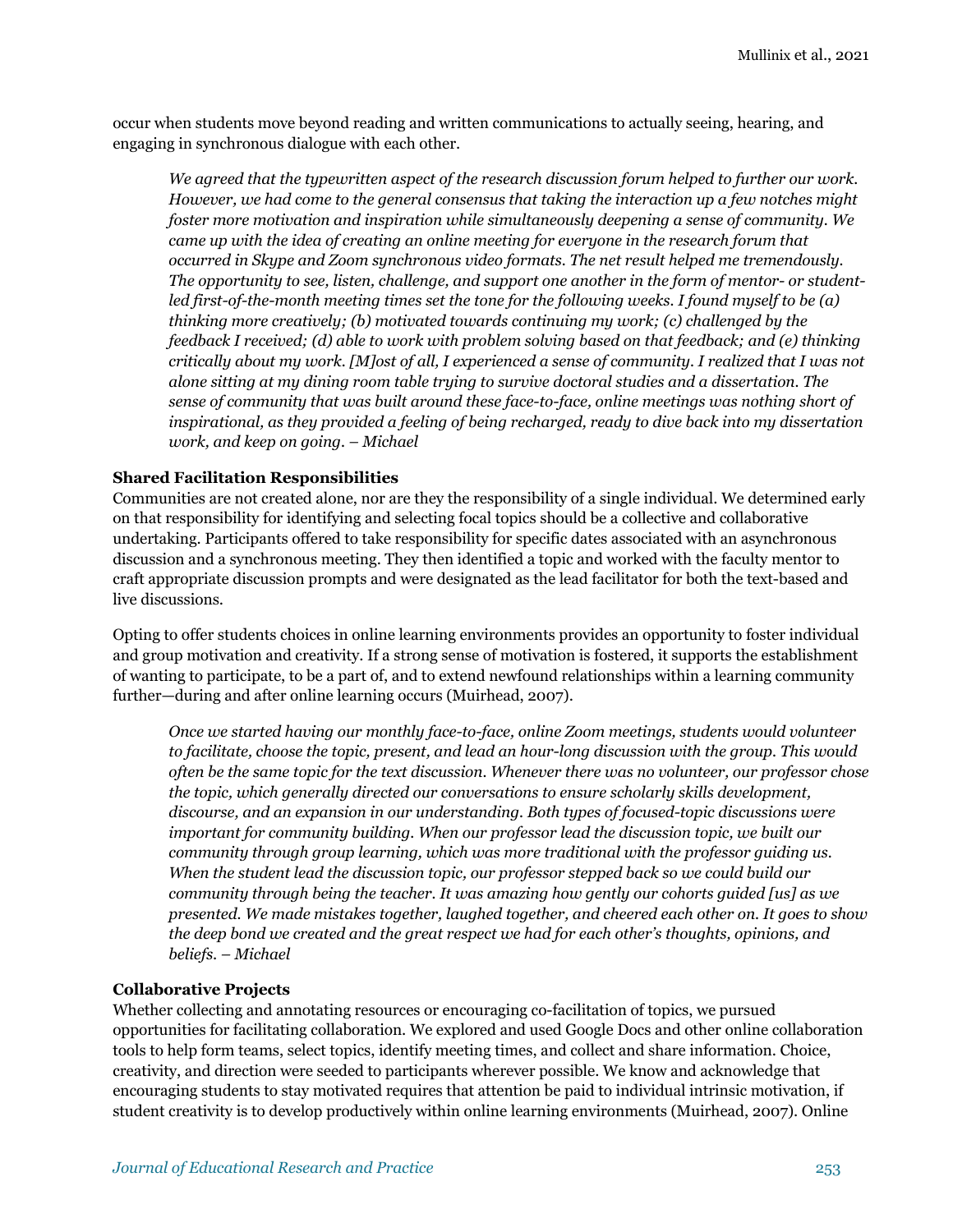instructors who bring a human-centered approach to the online classroom tend to do the following: (a) initiate interactions inside and outside the classroom, (b) interact in real time, (c) incorporate multimedia and collaborative tools, and (d) make use of learning agreements (O'Malley, 2017; Talbert, 2015; Williams, 2011).

*A classroom interaction that I found quite helpful with building scholarly skills was using Google Docs. As a community, we would begin a topic we could each build upon. We would each add our part to the document, building an increasingly complex document that included more information and would have taken much longer to complete if it was a solo activity. It was also incredibly helpful to use Google Apps as I was able to understand the many ways this application could be used for online learning and with any online community spread across the United States or even the world. Using the application during my PhD program prepared me for real-world experiences, such as writing this article with my co-authors. –* Alison

#### **Face-to-Face Residencies**

In this case setting, doctoral degrees include a face-to-face component in the form of 3–4 day residencies with immersive and intensive seminars, consultations, and working sessions to help guide individuals through their doctoral studies and dissertation process across key milestones. Residencies have served as an anchoring community experience at this university since its early pre-online distance education years.

Ongoing evaluation of nearly 50 years of residencies confirms that students find residencies to be central to their sense of community, grounding in their doctoral process, and important for offering networking opportunities. While this residency structure and focus may be unique at institutional and program levels, the residency experience is not. The contributions to sense of community, connectivity, and networking potential have long been found in the residency components of otherwise online programs (Rovai & Jordan, 2004; Vincenzes et al., 2015). While not the traditional interpretation of a hybrid experience, at the program pathway level this periodic residency feature has proven to be powerful and important to maintaining, serving, and sustaining students.

*Residencies were essential for me to feel connected to this online educational community. During these 3- to 4-day intensive gatherings, I was able to network and build my confidence in my scholarly abilities, and the intimate groupings and gatherings provided me the opportunity to sit next to, talk to, and meet other students. It was in this environment that I met lifelong friends. – Michael*

#### **Engaging Students in Co-Creating Community**

Communities must be co-created. While initiation of community should rightly begin with the faculty and be supported by the design of the online course platform, the next step is to actively engage students in contributing to, imagining, and creating the community. Co-creation leads to a sense of ownership and responsibility for the health of the community.

The establishment of community in online learning environments requires maintaining balance amongst the educator, the course construction, and the student—as well as educator willingness to allow the space for student-centered activities to occur (Bawa, 2016; Donovan, 2020; Muirhead, 2007; Shea, 2004; Trespalacios & Perkins, 2016; Wehler, 2018). Effective student-centered strategies provide the opportunity for students to experience a sense of contribution (while being challenged and supported) and personal ownership in online classrooms.

In our case, two of this paper's co-authors (who are recent PhD graduates from this university) were central in the development of our community. The third co-author served as their mentor/chair and primary facilitator of this process via the LMS. Both early participants were part of the same program specialization (Global and Comparative Education). As such, their paths were near parallel; they shared a chair, a Research Forum and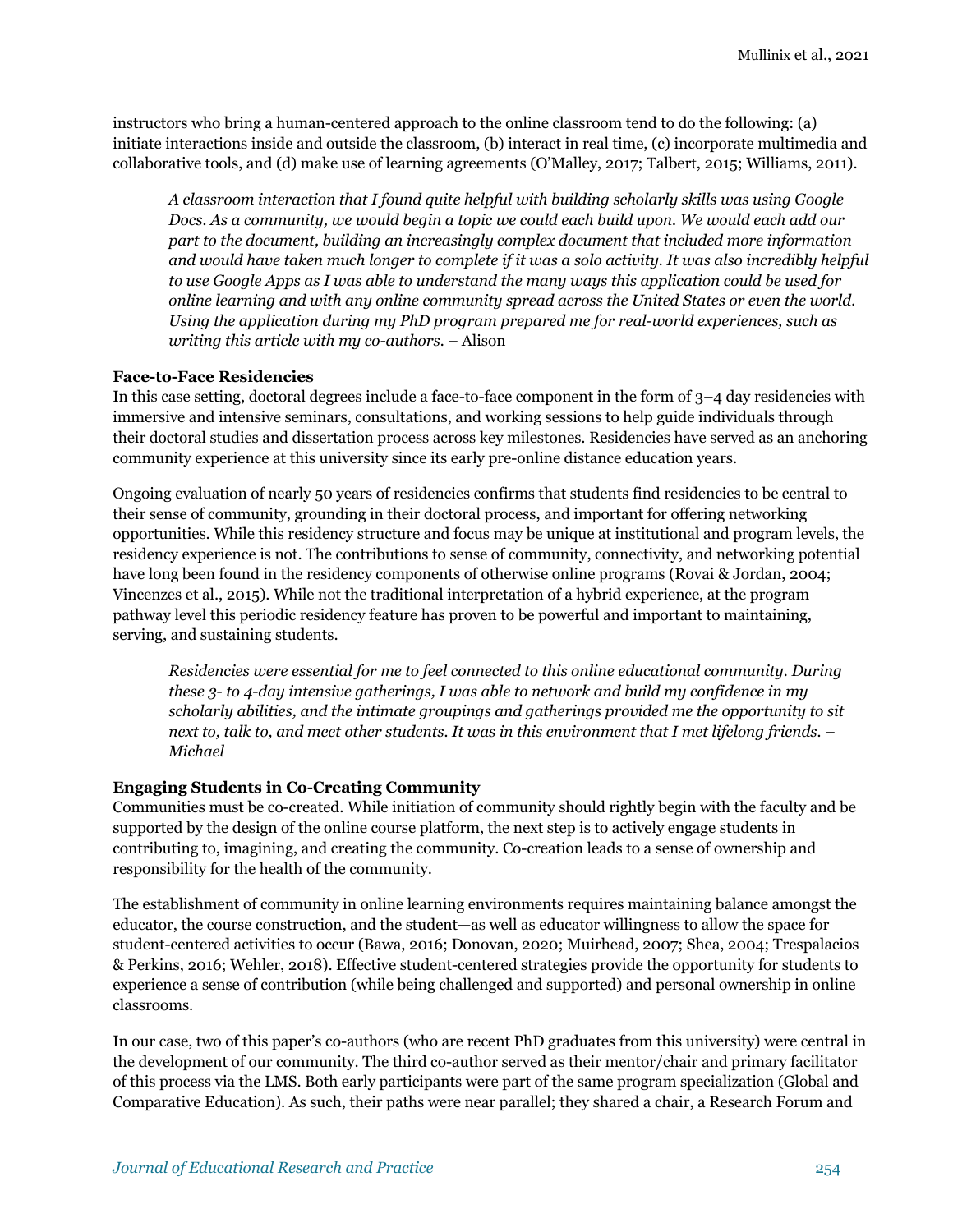community, and a number of critical activities including residency experiences. While existing structures served to sustain them, as early members of a community of mentees, they also helped co-create many of the community support structures that fostered connections that would sustain them throughout their years of study. The quotes extracted from their reflective narratives highlight the key elements section of the paper above, sharing aspects of their doctoral experience they found to be most sustaining.

#### **Effective Strategies for Building Online Community**

Motivation plays a central role in the development of creativity (Muirhead, 2007), but maintaining student motivation and attention in online learning environments is difficult (Bawa, 2016; Muirhead, 2007; O'Malley, 2017; Stone, 2016). Attention to motivation provides the opportunity to establish online course dynamics that support student willingness to actively engage in, be challenged by, and experience a feeling of connection to coursework and community.

Fostering and maintaining student motivation in an online learning environment presents unique challenges for instructors and students alike, especially as it concerns the development of learning experiences that address creative constructs, retention, educational outcomes, and community building (Bawa, 2016; Muirhead, 2007; O'Malley, 2017; Shea, 2004; Stone, 2016). The promotion of interaction, collaborative learning, socially constructed meaning, resource sharing, support, and encouragement in online learning environments has had a positive influence on the establishment of a sense of community between educator and students (Trespalacios & Perkins, 2016, p. 38). The positive interactions and collaborations in online meetings created community and motivated doctoral students to continue, stay connected, and complete their programs.

#### **Matrix of Tools for Building and Sustaining Online Community**

The following tools have been found to assist in building and sustaining community in an online learning environment, and they leverage learner choice, engagement, opinions, and dialogue (Mullinix, 2018).

- Gathering Options, Soliciting Preferences, and Availability: Tricider
- Scheduling Meetings (events and invitations): Doodle, Google Calendar, and Outlook Calendar
- Preparation and Preliminary Discussions: Community discussions
- Virtual Meetings (synchronous with video): Zoom, Google Hangouts, and/or Skype
	- o Follow-Up: LMS, posting video recordings
- Communications: Email and announcements
	- o Personalizing posts—photos, multimedia/videos, etc.
- Student Presentations: Synchronous video meetings, LMS-posted presentations, face-to-face residencies
- Well-Written Student Papers: LMS, shared drives, and mentor/educator websites

For additional detail and a matrix view with links to specific tools, see https://tinyurl.com/DLA19- SustainCommunity.

## **Conclusion**

The community built in the Research Forum was strengthened through the vision and commitment of its earliest participants, the co-authors of this paper. Together they worked with others to co-create and enhance activities to build community in their online environment. For these two students, this community was further solidified through shared residency experiences and culminated in their decision to wait until both had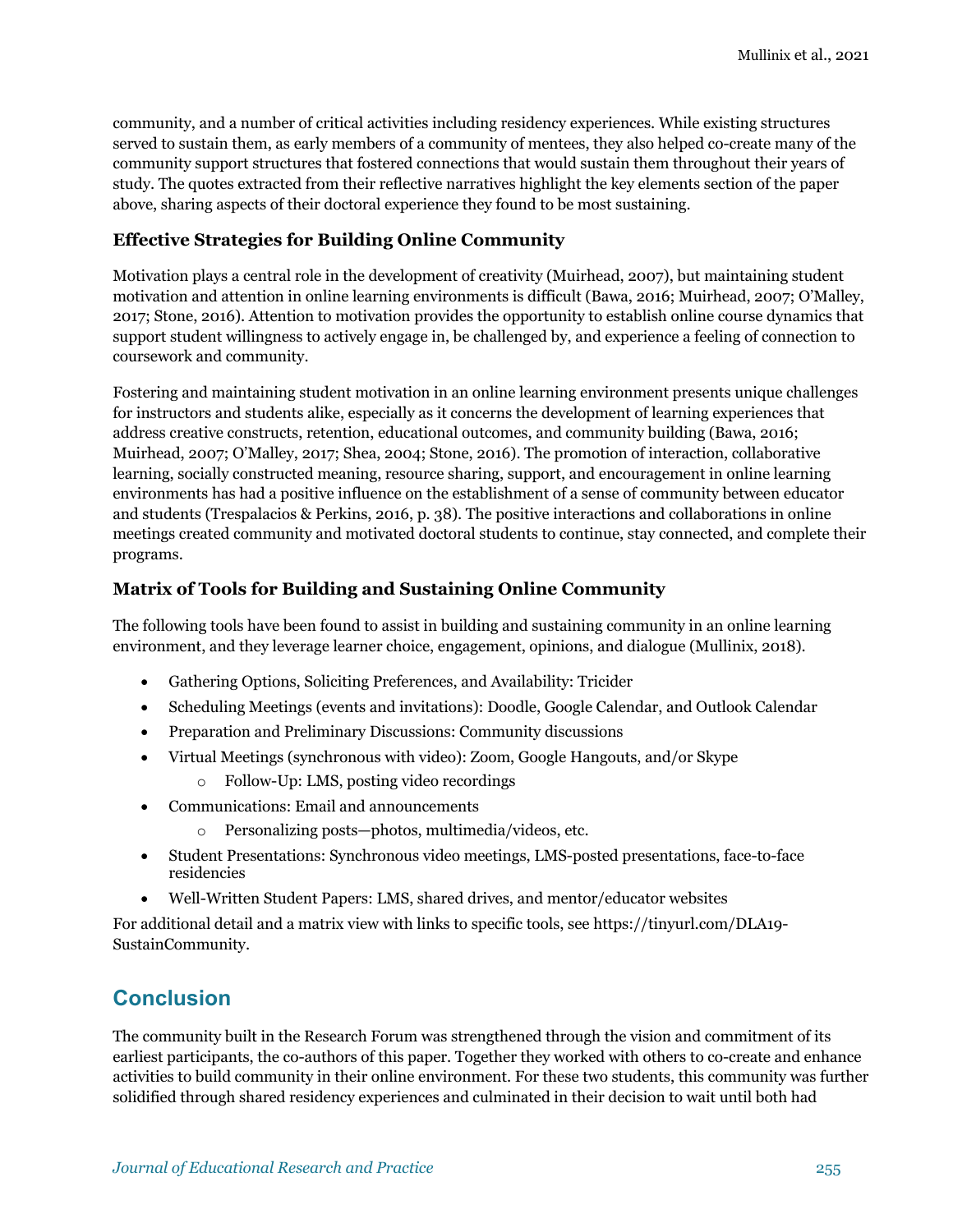completed their dissertations to participate in commencement; where they were third and fourth across the stage (among a field of nearly 500 doctoral candidates) and were hooded by their chair and co-author. Photos and videos of this capstone experience were shared with their long-time colleagues, contributing to the connection and motivation in this robust online community.

While online learning has the danger of being a solitary endeavour, online communities offer a solution. However, community must be co-created. The positive interactions and collaborations in monthly online meetings create a type of community that provided a support network of scholars. This supportive environment inspired and motived these doctoral students, throughout their programs, to persist, connect, and reach their goals.

Valuing and inviting student perspective, regarding the potential and power of various online strategies, is essential to success. Additional strategies involve recognizing the importance of choice, voice, and scholarly dialogue; distributed responsibility; and mentor support strategies that sustain and promote participation. When implemented with care and attention, it is possible to create communities that not only support but also sustain learners throughout their studies and beyond.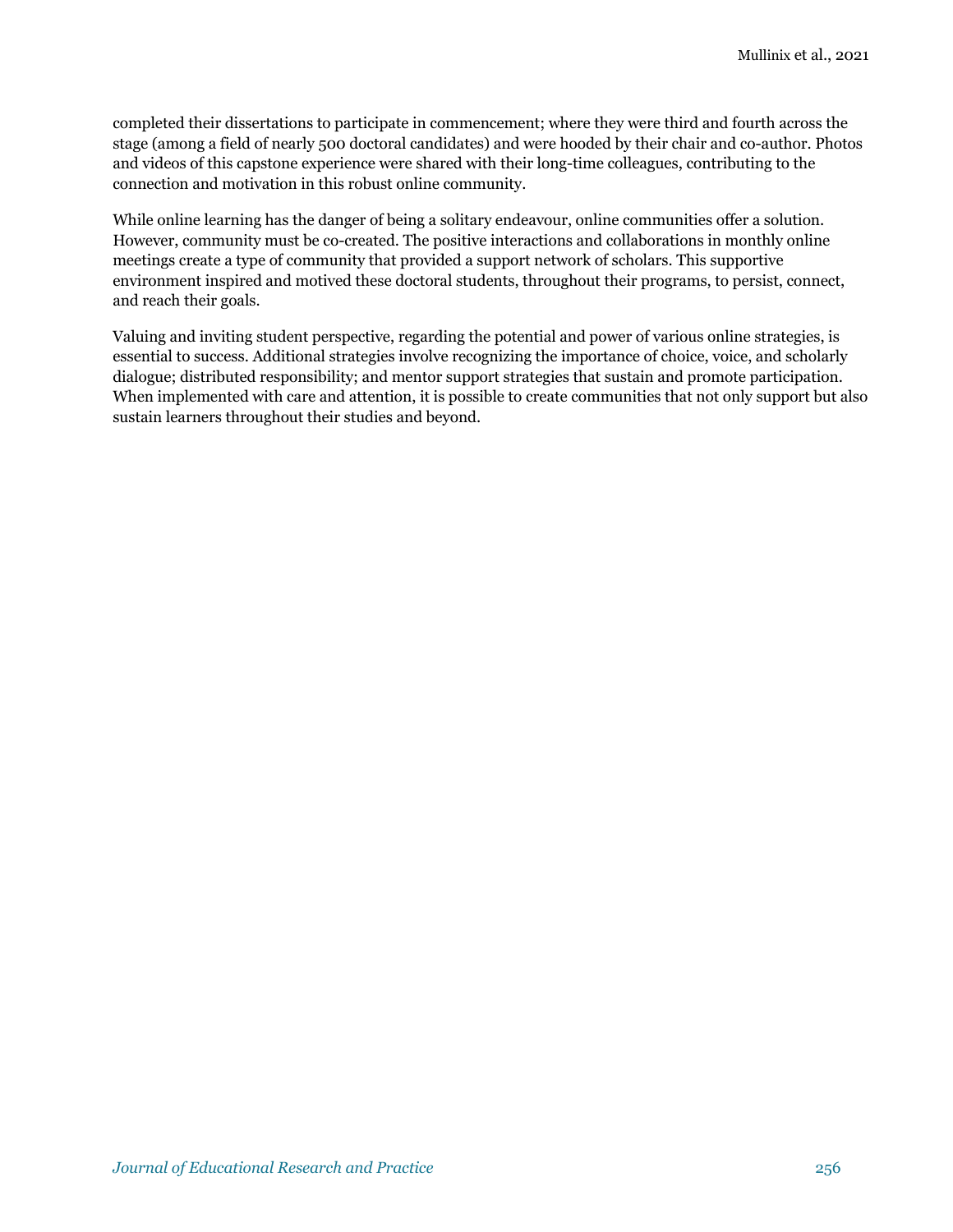### **References**

- Bawa, P. (2016). Retention in online courses: Exploring issues and solutions—a literature review. *SAGE Open*, 1–11. https://doi.org/10.1177/2158244015621777
- Chickering, A. W., & Ehrmann, S. C. (1996). Implementing the seven principles: Technology as lever. *AAHE Bulletin, 49*, 3–6.
- Donovan, J. (2020, July 1). The importance of building online learning communities. *Colorado State University Blog*. https://blog.online.colostate.edu/blog/uncategorized/the-importance-of-buildingonline-learning-communities/
- Erickson, A., & Neset, C. (2014, September 8). Building community and creating relevance in the online classroom. *Faculty Focus*. https://www.facultyfocus.com/articles/online-education/buildingcommunity-creating-relevance-online-classroom/
- Gares, S. L., Kariuki, J. K., & Rempel, B. P. (2020). Community matters: Student-instructor relationships foster student motivation and engagement in an emergency remote teaching environment. *Journal of Chemical Education, 97*(9), 3332–3335. https://doi.org/10.1021/acs.jchemed.0c006351
- Kaufmann, R., & Vallade, J. I. (2020). Exploring connections in the online learning environment: Student perceptions of rapport, climate, and loneliness. *Interactive Learning Environments*, 1–15. https://doi.org/10.1080/10494820.2020.1749670
- Kotera, Y., Green, P., Rhodes, C., Williams, A., Chircop, J., Spink, R., Rawson, R., & Okere, U. (2020). Dealing with isolation using online morning huddles for university lectures during physical distancing by COVID-19: Field notes. *International Review of Research in Open and Distributed Learning, 21*(4), 238–244.
- Muirhead, B. (2007). Integrating creativity into online university classes. *Educational Technology and Society, 10*(1), 1–13.
- Mullinix, B. B. (2018, June 24–27). *Creating community: Promoting choice, choice and connectivity via free apps* [Paper presentation]. DLA 2018 Distance Learning Administration Conference, Jekyll Island, GA, United States. https://tinyurl.com/DLA18-Community
- O'Malley, S. (2017, July 26). Professors share ideas for building community in online courses. *Inside Higher Ed*. https://www.insidehighered.com/digital-learning/article/2017/07/26/ideas-building-onlinecommunity
- Palloff, R. M., & Pratt, K. (1999). *Building learning communities in cyberspace: Effective strategies for the online classroom*. Jossey-Bass.
- Rovai, A. P., & Jordan, H. M. (2004). Blended learning and sense of community: A comparative analysis with traditional and fully online graduate courses. *International Review of Research in Open and Distance Learning 5*(2). https://doi.org/10.19173/irrodl.v5i2.192
- Shea, V. (2004). *Netiquette*. http://www.albion.com/netiquette/
- Stevenson, C. N., & Bauer, J. C. (Eds.). (2014). *Building online communities in higher education institutions: Creating collaborative experience*. IGI Global.
- Stone, K. (2016, February 3). Building community in online courses. *CDLT Research to Practice Blog*. http://www.aaace.org/news/272788/Building-Community-in-Online-Courses.htm
- Talbert, R. (2015, October 2). How student video presentations can build community in an online course. *The Chronicle of Higher Education*. https://www.chronicle.com/blogs/wiredcampus/how-student-videopresentations-can-build-community-in-an-online-course/57435